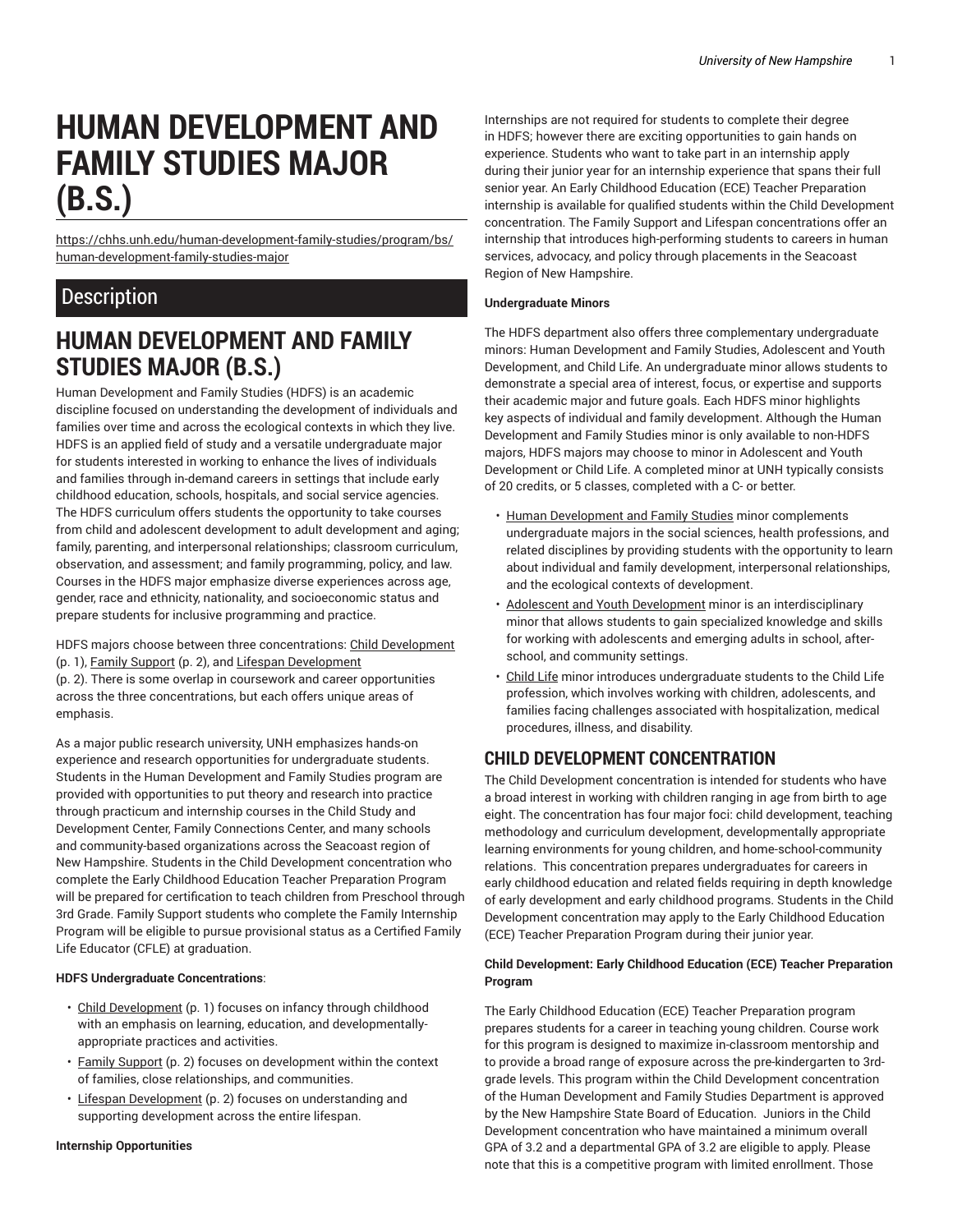accepted into the program must maintain this level of academic achievement throughout the program. Students must be prepared to have their own transportation for off-campus internship placements as needed.

#### **A Note about Obtaining State Teacher Certification**

Although students may graduate from UNH with a bachelor's degree in Human Development and Family Studies, having completed the ECE coursework along with all student teaching requirements, they will not be eligible to apply for the New Hampshire State Teaching Certification without the required set of passing test scores. This is a state of New Hampshire requirement; not a condition for graduation from UNH. In order to fulfill a teaching contract with a public-school district, a prospective teacher must be certified by the state in which he/she is to be employed.

#### **Early Childhood Education (ECE) Internship Course Descriptions**

The ECE Internship course (HDFS 785 Seminar for Student Teachers) is a fall semester seminar-based course intended to prepare students, as teacher candidates, for the student teaching experience that takes place in the spring semester. This course emphasizes students' continued development as learners, researchers, and collaborators. Discussions and projects focus on the ways in which these three roles are developed within the classroom and school community. Students meet as a cohort in weekly/bi-weekly seminars on campus. Students should expect to spend a minimum of five hours per week in their assigned classroom (60+ hours). Other expectations for this course include but are not limited to: preparing a resume, observing at other sites, attending professional conferences, starting a professional portfolio to document their achievement of professional teaching standards, and completing additional assignments and readings.

HDFS 786 Seminar for Student Teachers and HDFS 788 Student Teaching Young Children: provide the student teaching experience in the spring semester of the senior year. Students should expect to spend a minimum of twenty-five hours per week (a minimum of 325+ hours total) in their assigned classrooms, gradually assuming increasing teaching responsibilities, culminating in the assumption of two to three leadteaching weeks. Additional hours outside of actual classroom/program operation hours are expected for meeting and planning with cooperating teachers, preparing for teaching, and attending parent conferences and other school functions, as well as attending professional conferences. Seminars provide continued opportunity for reflection on students' development as teacher candidates, reflecting on classroom practices, identifying teaching strengths and weaknesses, and planning their first professional appointment as teachers of young learners. Students should be prepared to meet weekly after school hours and to complete and present their professional portfolio to faculty and related professionals in the field.

<span id="page-1-0"></span>[Back](#page-0-1) to Top [\(p. 1](#page-0-1))

## **FAMILY SUPPORT CONCENTRATION**

The Family Support concentration focuses on individuals, couples, and families within their social and cultural contexts. Students in this concentration develop knowledge and skills that prepare them to work with individuals and families as they support healthy development and well-being in schools, social service agencies, and non-profit organizations.

Students in this concentration can apply for the status of Provisional Certified Family Life Educator (CFLE) through the National Council

on Family Relations (NCFR). Because our HDFS program is a CFLEapproved undergraduate academic program through NCFR, our students can become certified simply by demonstrating the completion of our curriculum along with completion of our full-year, senior internship.

#### **Family Internship**

Students who plan to apply for Provisional CFLE certification are required to complete the Family Internship, in which students apply knowledge gained from their academic studies in a supervised environment. Students who do not plan to become CFLEs may also choose to complete the Family Internship. The internship involves a commitment of sixteen hours per week for two semesters, in addition to a three-hour seminar (HDFS 792 Family Internship Seminar) every other week. Students apply for the internship by March 1st of their junior year. Internship applicants must have completed a minimum of twenty credits of departmental coursework prior to their senior year with a minimum departmental GPA of 3.0.

#### **Certified Family Life Educator**

Students in the Family Support concentration who are accepted to the Family Internship are encouraged to apply for provisional status as a Certified Family Life Educator (CFLE). Family life educators work in a variety of settings including social services, health services, child care, family support, youth programs, parent education, junior and senior high schools, and universities and colleges. The CFLE certification demonstrates expertise in a broad range of topics and increases professional credibility by validating students' education and experience. The National Council on Family Relations (NCFR) has approved the Department of Human Development and Family Studies' Family Support concentration as meeting the standards and criteria required for CFLE certification. Students may apply to NCFR for provisional CFLE designation upon completion of required coursework (see marked courses in the table below.) Upon meeting additional requirements listed on the NCFR website, students can apply for full certification after graduation.

#### <span id="page-1-1"></span>[Back](#page-0-1) to Top ([p. 1\)](#page-0-1)

## **LIFESPAN DEVELOPMENT CONCENTRATION**

The Lifespan Development concentration focuses on learning about developmental tasks and developmentally-appropriate practices across the entire lifespan. Students in this concentration take courses in each of the developmental periods: childhood, adolescence, and adulthood. Students also gain expertise related to the social contexts impacting development, such as families and communities. Emphasis is placed on the impact of system dynamics, family systems, gender, and cultural differences on development. Students in the Lifespan Development concentration may also apply to take part in the Family [Internship](https://chhs.unh.edu/human-development-family-studies/opportunities/internships/) [program](https://chhs.unh.edu/human-development-family-studies/opportunities/internships/) during their senior year.

[Back](#page-0-1) to Top ([p. 1\)](#page-0-1)

## **Requirements**

# **Major Requirements**

The core curriculum required of each Human Development and Family Studies student is designed to give a broad introduction to individual and family development and interpersonal relationships across the lifespan. Building off this curriculum, each student will select an area of concentration in Child Development, Family Support, or Lifespan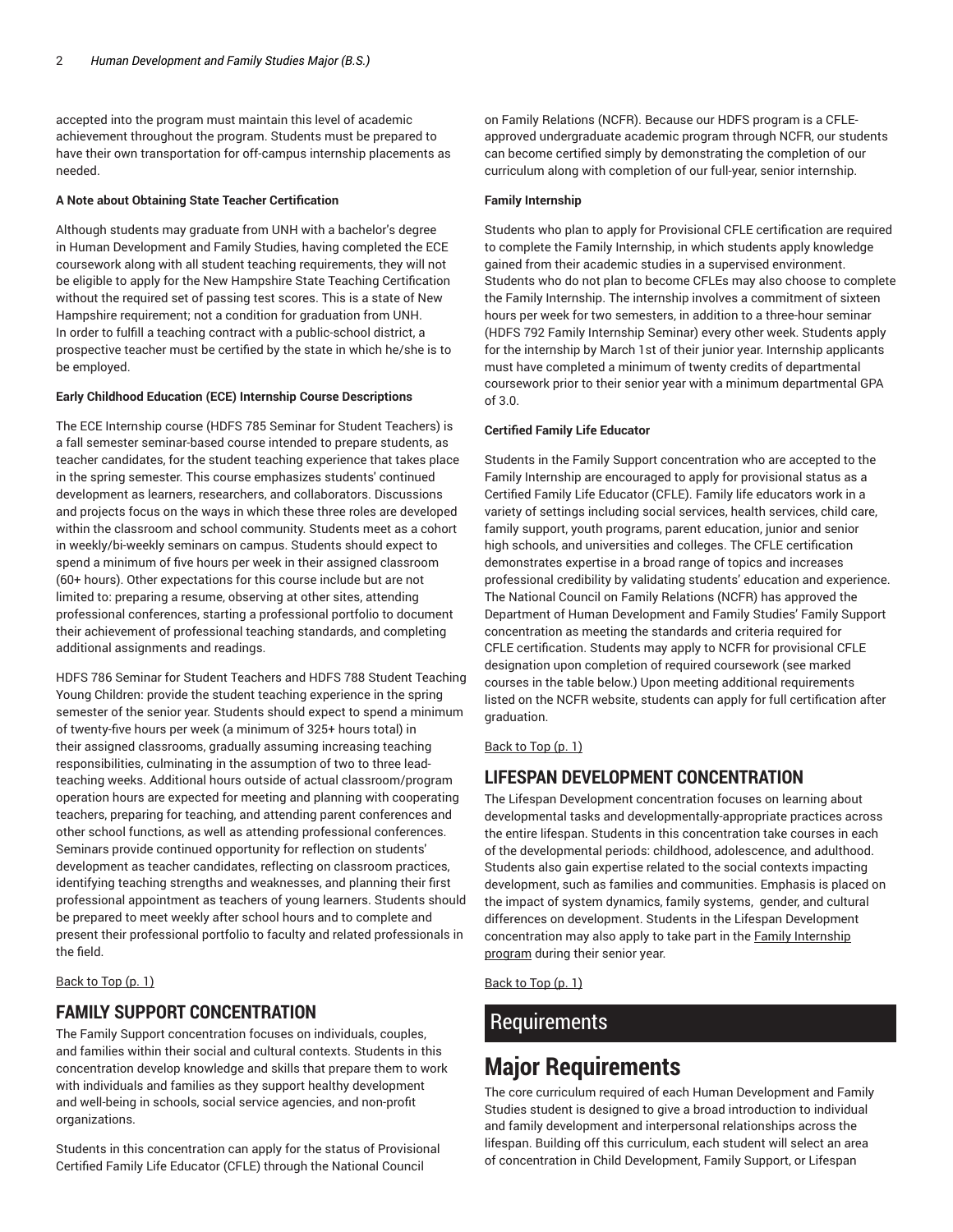Development that will guide further required coursework. With assistance from faculty advisors, students also choose supporting courses that allow them an individualized component to the major, tailored to their specific interests and career objectives. Lastly, the senior year culminates in the required capstone experience and optional internship opportunity.

Candidates for the Human Development and Family Studies degree must satisfy all of the University Discovery [requirements](https://www.unh.edu/discovery/discovery-courses/) in addition to satisfying the requirements of their HDFS concentration.

## **Core Curriculum**

1

| Code                                                            | Title                               | <b>Credits</b> |
|-----------------------------------------------------------------|-------------------------------------|----------------|
| <b>HDES 525</b>                                                 | Human Development                   |                |
| <b>HDES 545</b>                                                 | Intimate Relationships and Families | $\overline{4}$ |
| One Approved Statistics Course                                  |                                     | 4              |
| Selected Concentration (Requirements listed below)              |                                     | 24             |
| Capstone experience (Requirement listed by concentration below) |                                     | 4              |
| Supporting Courses (applies to all concentrations)              |                                     | 20             |

Supporting courses are intended to provide an individualized component to the HDFS curriculum. Because HDFS is interdisciplinary, this allows students to explore related areas that contribute to their academic and professional goals. A supporting course may be any course, inside or outside of the HDFS department, that is:

- 1. At the 500-level or above
- 2. Approved by an HDFS adviser

Any non-required HDFS courses (including internships) may serve as supporting coursework. Other classes meeting supporting course criteria are often found in the psychology, sociology, social work, women's studies, education, and communication sciences and disorders departments.

# <span id="page-2-0"></span>[Concentrations](#page-2-0) and Requirements **(**[p. 3](#page-2-0)**)**

Child Development [Concentration](#page-2-1) ([p. 3](#page-2-1))

Child Development [Concentration:](#page-2-2) ECE Teacher Preparation Program ([p. 3\)](#page-2-2) Family [Support/Provisional](#page-2-3) CFLE Concentration [\(p. 3](#page-2-3))

Lifespan Development [Concentration](#page-3-0) ([p. 4\)](#page-3-0)

*Note: Students apply to the ECE Teacher Preparation Program during their Junior year.*

## <span id="page-2-1"></span>**CHILD DEVELOPMENT CONCENTRATION Requirements**

| Code                                                           | Title                                                     | <b>Credits</b> |  |  |
|----------------------------------------------------------------|-----------------------------------------------------------|----------------|--|--|
| <b>HDFS Core Course Requirements</b>                           |                                                           |                |  |  |
| <b>HDFS 525</b>                                                | Human Development                                         | $\overline{4}$ |  |  |
| <b>HDFS 545</b>                                                | Intimate Relationships and Families                       | $\overline{4}$ |  |  |
| One Approved Statistics Course                                 |                                                           | $\overline{4}$ |  |  |
| <b>Child Development Requirements</b>                          |                                                           |                |  |  |
| <b>HDFS 623</b>                                                | Developmental Perspectives on Infancy and Early Childhood | $\overline{4}$ |  |  |
| <b>HDFS 635</b>                                                | Teaching and Learning in Early Childhood Settings         | 4              |  |  |
| <b>HDFS 709</b>                                                | Child Development Internship                              | $\overline{4}$ |  |  |
| <b>HDFS734</b>                                                 | Curriculum for Young Children                             | $\overline{4}$ |  |  |
| <b>HDFS771</b>                                                 | Observation and Assessment of Young Children              | $\overline{4}$ |  |  |
| Select one additional HDFS course 500 or above                 |                                                           | $\overline{4}$ |  |  |
| <b>HDFS 743</b>                                                | Families, Schools, and Community (Capstone)               | $\overline{4}$ |  |  |
| Supporting Course Requirements (applies to all concentrations) |                                                           |                |  |  |

Supporting courses are intended to provide an individualized component to the HDFS curriculum. Because HDFS is interdisciplinary, this allows students to explore related areas that contribute to their academic and professional goals. A supporting course may be any course, inside or outside of the HDFS department, that is: 2. Approved by an HDFS advisor

Any non-required HDFS courses (including internships) may serve as supporting coursework. Other classes meeting supporting course criteria are often found in (but are not limited to) the psychology, sociology, social work, women's studies, education, and communication sciences and disorders departments.

## <span id="page-2-2"></span>**CHILD DEVELOPMENT Concentration: EARLY CHILDHOOD EDUCATION (ECE) TEACHER PREPARATION PROGRAM requirements**

| Code                                       | Title                                                                        | <b>Credits</b> |  |  |
|--------------------------------------------|------------------------------------------------------------------------------|----------------|--|--|
| <b>HDFS Core Course Requirements</b>       |                                                                              |                |  |  |
| <b>HDFS 525</b>                            | Human Development                                                            | $\overline{4}$ |  |  |
| <b>HDFS 545</b>                            | Intimate Relationships and Families                                          | 4              |  |  |
| One Approved Statistics Course             |                                                                              |                |  |  |
| <b>Child Development: ECE Requirements</b> |                                                                              |                |  |  |
| <b>HDFS 623</b>                            | Developmental Perspectives on Infancy and Early Childhood                    | $\overline{4}$ |  |  |
| <b>HDFS 635</b>                            | Teaching and Learning in Early Childhood Settings                            | 4              |  |  |
| <b>HDFS 709</b>                            | Child Development Internship                                                 | $\overline{4}$ |  |  |
| <b>HDFS 734</b>                            | Curriculum for Young Children                                                | 4              |  |  |
| <b>HDFS 771</b>                            | Observation and Assessment of Young Children                                 | $\overline{4}$ |  |  |
| <b>HDFS 743</b>                            | Families, Schools, and Community (Capstone)                                  | 4              |  |  |
| <b>ECE Required Courses<sup>2</sup></b>    |                                                                              |                |  |  |
| <b>HDFS 785</b>                            | Seminar for Student Teachers                                                 | $\mathfrak{p}$ |  |  |
| <b>HDFS 786</b>                            | <b>Seminar for Student Teachers</b>                                          | $\overline{2}$ |  |  |
| <b>HDFS 788</b>                            | Student Teaching Young Children                                              | 8              |  |  |
| <b>EDUC 500</b>                            | <b>Exploring Teaching</b>                                                    | $\overline{4}$ |  |  |
| <b>MATH 601</b>                            | <b>Exploring Mathematics for Teachers I</b>                                  | 4              |  |  |
| <b>MATH 703</b>                            | Teaching of Mathematics in Grades K-5                                        | $\overline{4}$ |  |  |
| <b>FDUC 706</b>                            | Teaching & Learning Literacy in the Elementary Classroom                     | 4              |  |  |
| FDUC 751A                                  | Inclusive Elementary Education: Literacies and Learning for Diverse Learners | 4              |  |  |
| or EDUC 760                                | Introduction to Young Children with Special Needs                            |                |  |  |
| FDUC 703F                                  | <b>Teaching Elementary School Science</b>                                    | 4              |  |  |
| FDUC 703M                                  | <b>Teaching Elementary Social Studies</b>                                    | 4              |  |  |
|                                            |                                                                              |                |  |  |

2 ECE Required courses may be counted as supporting courses if the supporting course criteria is met.

## <span id="page-2-3"></span>**FAMILY SUPPORT /PROVISIONAL CFLE CONCENTRATION requirements**

| Code                                                                                                                                                                                                                                                                                                                                      | Title                                                         | Credits        |  |  |
|-------------------------------------------------------------------------------------------------------------------------------------------------------------------------------------------------------------------------------------------------------------------------------------------------------------------------------------------|---------------------------------------------------------------|----------------|--|--|
| <b>HDFS Core Course Requirements</b>                                                                                                                                                                                                                                                                                                      |                                                               |                |  |  |
| <b>HDFS 525</b>                                                                                                                                                                                                                                                                                                                           | Human Development                                             | $\overline{4}$ |  |  |
| <b>HDFS 545</b>                                                                                                                                                                                                                                                                                                                           | Intimate Relationships and Families                           | $\overline{4}$ |  |  |
| One Approved Statistics Course                                                                                                                                                                                                                                                                                                            |                                                               | $\overline{4}$ |  |  |
| <b>Family Support/Provisional CFLE Concentration Requirements</b>                                                                                                                                                                                                                                                                         |                                                               |                |  |  |
| <b>HDFS 641</b>                                                                                                                                                                                                                                                                                                                           | Parenting Across the Life Span 3                              | $\overline{4}$ |  |  |
| <b>HDFS 746</b>                                                                                                                                                                                                                                                                                                                           | Human Sexuality <sup>3</sup>                                  | 4              |  |  |
| <b>HDFS 760</b>                                                                                                                                                                                                                                                                                                                           | Family Programs and Policies <sup>3</sup>                     | $\overline{4}$ |  |  |
| <b>HDFS 794</b>                                                                                                                                                                                                                                                                                                                           | 3<br>Families and the Law                                     | 4              |  |  |
| or HDFS 776                                                                                                                                                                                                                                                                                                                               | Children, Adolescents and the Law                             |                |  |  |
| <b>HDFS 623</b>                                                                                                                                                                                                                                                                                                                           | Developmental Perspectives on Infancy and Early Childhood     | $\overline{4}$ |  |  |
| or HDFS 624                                                                                                                                                                                                                                                                                                                               | Developmental Perspectives on Adolescence and Early Adulthood |                |  |  |
| or HDFS 625                                                                                                                                                                                                                                                                                                                               | Adult Development and Aging                                   |                |  |  |
| <b>HDFS 586</b>                                                                                                                                                                                                                                                                                                                           | <b>Families at Risk</b>                                       | $\overline{4}$ |  |  |
| or HDFS 553                                                                                                                                                                                                                                                                                                                               | Personal and Family Finance for Family Life Professionals     |                |  |  |
| or HDFS 797                                                                                                                                                                                                                                                                                                                               | <b>Advanced Special Topics</b>                                |                |  |  |
| <b>HDFS 757</b>                                                                                                                                                                                                                                                                                                                           | Race, Class, Gender, and Families (Capstone) 3                | $\overline{4}$ |  |  |
| <b>Supporting Courses (Applies to all concentrations)</b>                                                                                                                                                                                                                                                                                 |                                                               |                |  |  |
| Supporting courses are intended to provide an individualized component to the HDFS curriculum. Because<br>HDFS is interdisciplinary, this allows students to explore related areas that contribute to their academic and<br>professional goals. A supporting course may be any course, inside or outside of the HDFS department, that is: |                                                               |                |  |  |
| 1. At the 500-level or above                                                                                                                                                                                                                                                                                                              |                                                               |                |  |  |

2. Approved by an HDFS adviser

Any non-required HDFS courses (including HDFS internships) may serve as supporting coursework. Other classes meeting supporting course criteria are often found in the psychology, sociology, social work, women's studies, education, and communication sciences and disorders departments.